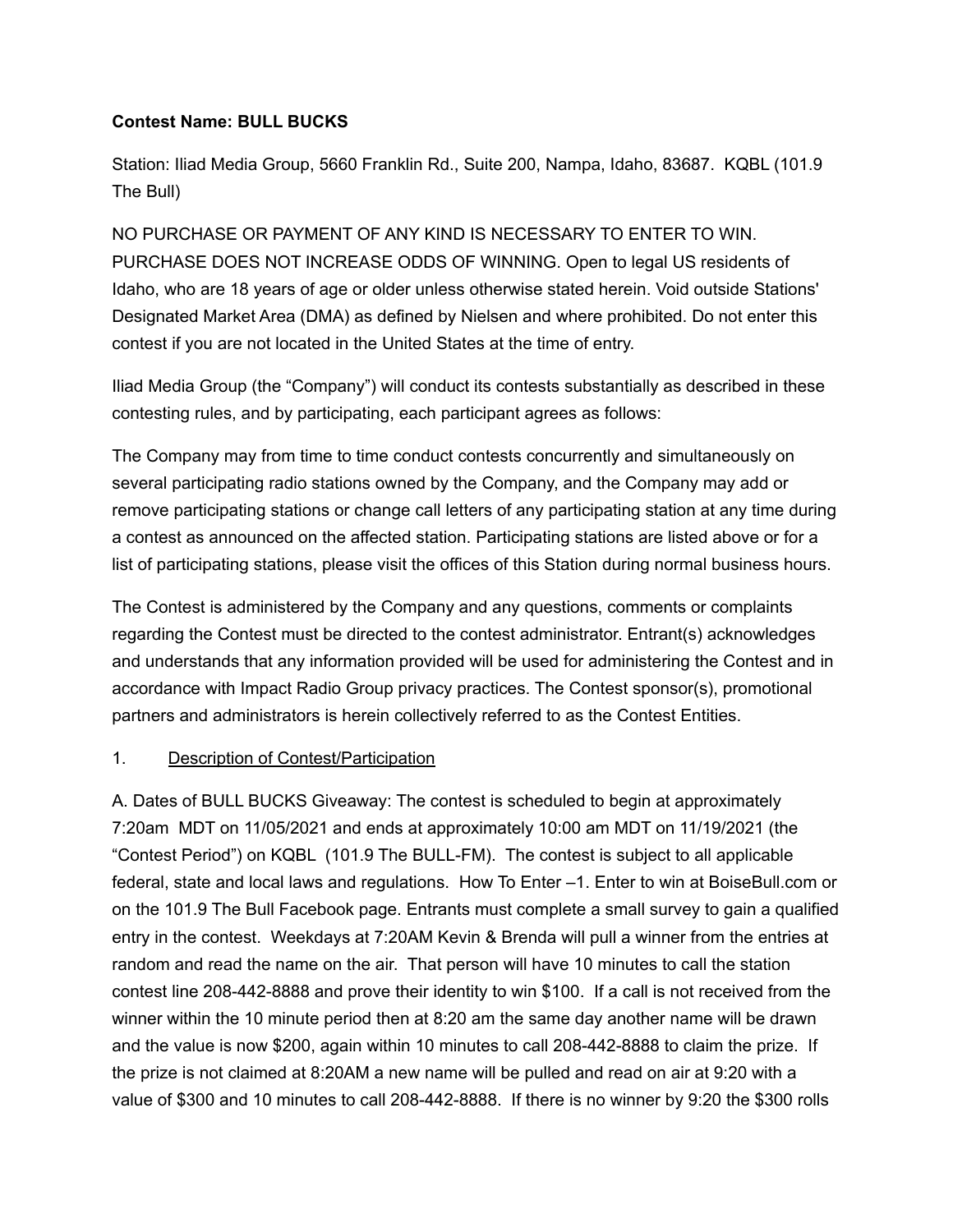over to the next weekday and is \$400. Each time the prize pool is claimed by a qualified winner the prize pool will reset to \$100.

Please see Eligibility and Limitations (below). Entries will be deemed made by the authorized account holder of the telephone number submitted at the time of entry and qualification. Incomplete and/or multiple entries will be disqualified. Use of any device to automate entry is prohibited. The Company is not responsible for entries not received due to service outage or delays, computer difficulties and other technological problems. Company is not responsible for lost, misdirected, late or incomplete entries. Multiple participants are not permitted to share the same telephone number. Should multiple users of the same mobile phone number, as applicable, enter the Contest and a dispute thereafter arise regarding the identity of the entrant, the authorized account holder of said mobile phone account at the time of entry will be considered the entrant. "Authorized account holder" is defined as the natural person who is assigned a mobile phone number by a mobile service provider or other organization which is responsible for assigning mobile phone numbers. Proof of submission of an entry shall not be deemed proof of receipt by the Company for text entries. When applicable the Company's text database system will be deemed the official time keeping device for the Contest promotion. Contest entries must contain all information requested and must be received on the deadline for qualification to be deemed valid. All Entries become the property of Company and will not be receipt acknowledged or returned.

D. The Company is not responsible for any change of email address, mobile phone number, and/or mailing address. The Station is not obligated to leave voice mail, answering machine or other message. The Contest Entities are not responsible for and shall not be liable for late, misdirected or unsuccessful efforts to notify a qualifier or potential winners. If the potential winner does not claim the prize within the appropriate time given upon notification or unless otherwise stated herein, the entrant will automatically be disqualified and their prize will be forfeited, no alternative prize will be substituted. Furthermore, eligible contestants agree as follows: All decisions of the judges will be final. By participating, you agree (a) to be bound by these Official rules; (b) as between you and the Station, that the decisions of the Station is final on all matters relating to the Contest; (c) you are not participating on behalf of any employer or third party; (d) in the event that you not comply with the rules, then the eligible winner will be disqualified. The Station, in its sole discretion reserves the right to select an alternate qualifier and/or potential winner at that time. Contestant may only win once during a 30 day period.

## 2. Prizes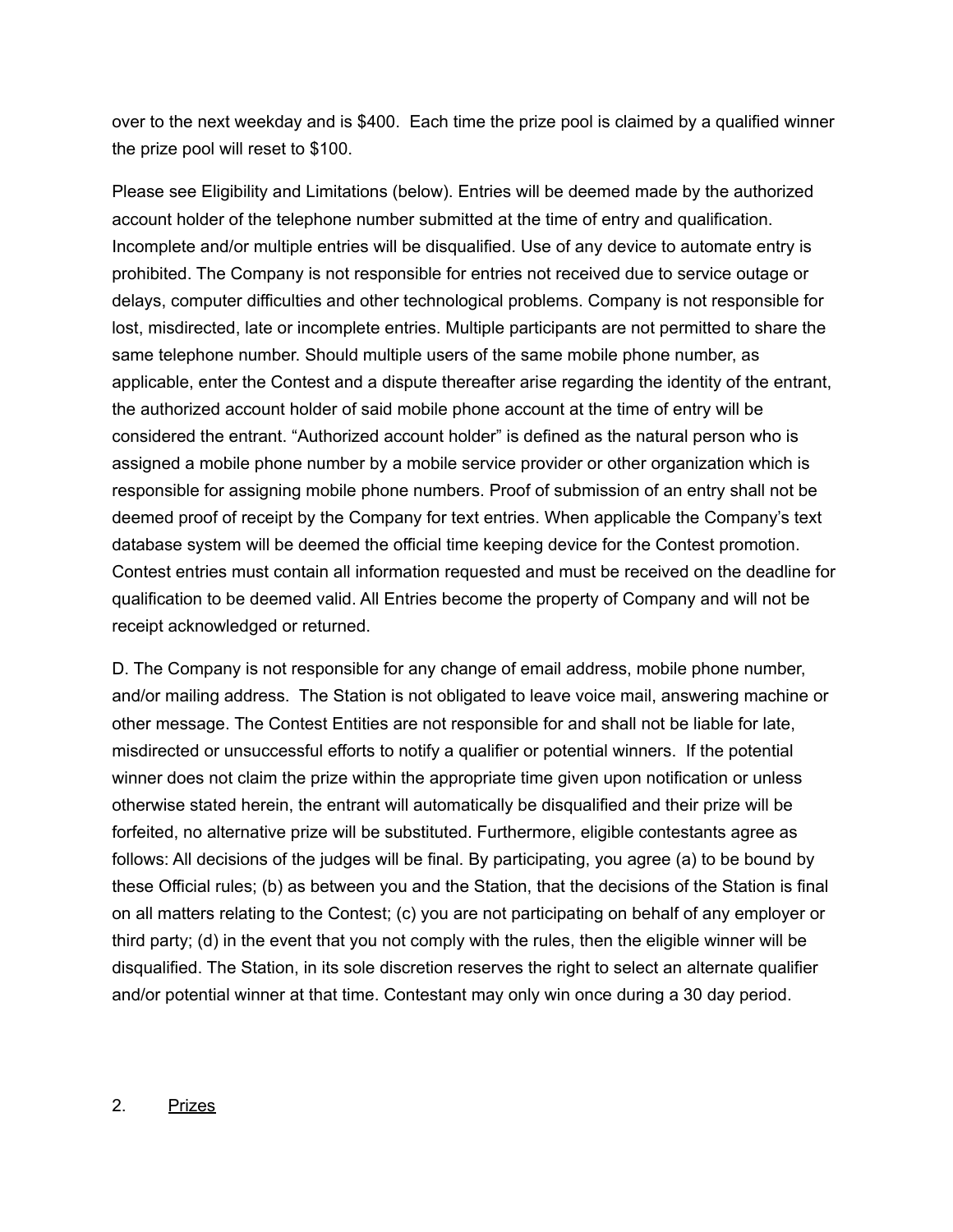Prize checks will be mailed to winners after proof of identity has been confirmed. All income, federal, state and local taxes are the prize winner's sole responsibility. All prize awards are non-transferable and no prize substitution allowed, except at Administrator's sole discretion as provided herein. Administrator reserves the right to substitute a prize of comparable or greater value, at its sole discretion. All prize winners must accept delivery of prize within 30 days, or as otherwise instructed by Station. Failure of the winner to take possession within such time will result in disqualification. Winner must provide a valid driver's license, or other Idaho State Identification to claim the prize. All taxes, upgrades and any other expenses not specifically identified in these Official Rules as included in a prize are the responsibility of each winner. Station reserves the right to substitute a prize, in whole or in part, of equal or greater monetary value if a prize cannot be awarded, in whole or in part, as described for any reason. The Company does not make, and is not responsible in any manner for, any warranties, representations, or guarantees, express or implied, in fact or law, relating to any prizes, regarding the use, value or enjoyment of the prize, including, without limitation, its quality, mechanical condition, merchantability, or fitness for a particular purpose. All other costs related to prize delivery and acceptance is the responsibility of the winner including but not limited to all federal, state and local taxes (including income taxes) of each Prize is the winner's sole responsibility. Other restrictions may apply. All properly claimed prizes will be awarded. Any unclaimed prizes will not be awarded, except as provided herein.

Each prize winner will be required to complete and return a W-9 form (*if prize value exceeds \$600.00*), affidavit of eligibility, and liability/publicity release, and present a valid driver's license, or other Idaho State identification before prize will be awarded. Winners of prizes greater than \$600.00 will be issued a 1099 form reflecting the value of the prize(s) and are responsible for paying all taxes on prize(s). Failure to collect or properly claim any prize in accordance with these rules will result in forfeiture of the prize. If forfeited for any reason, contestants will not receive any other prize substitution or compensation.

Conditions and restrictions may apply. The prize(s) that may be awarded to the eligible winner(s) are not transferable, redeemable for cash or exchangeable for any other prize, except at Company's sole discretion. All prizes must be redeemed from the Station within 30 days of the contest end date unless otherwise stated in the contest's official rules. Winners are solely responsible for any taxes on their respective prizes. No substitution of any prize is offered, except at the sole discretion of the Company. If a prize, or any portion thereof, cannot be awarded for any reason, Company reserves the right to substitute such prize with another prize of equal or greater value, as determined by the Company in its sole discretion. Winner(s) must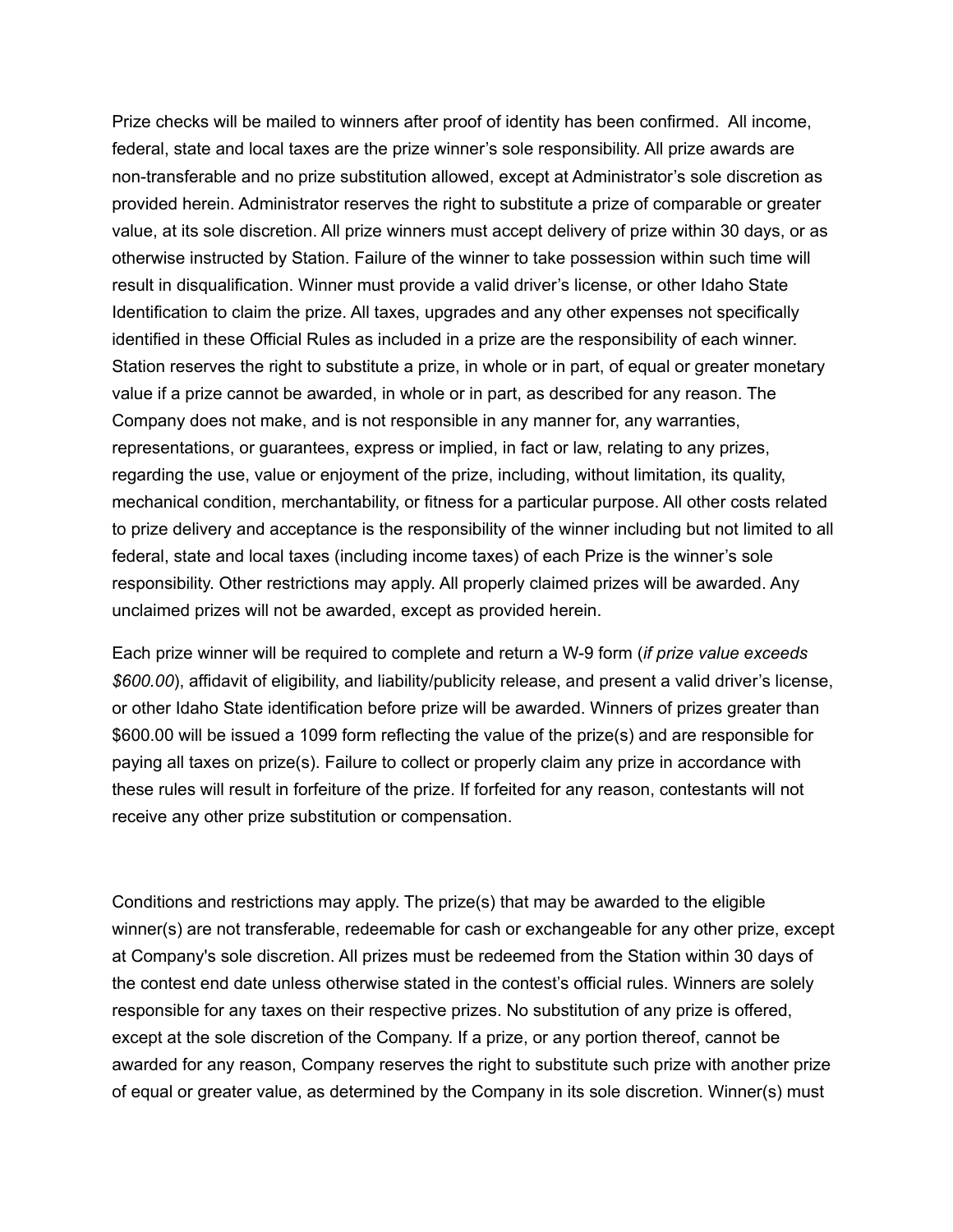present state authorized identification prior to being awarded the prize. If a winner cannot be contacted or is disqualified for any reason, the Company reserves the right to determine an alternate winner or not to award that winner's prize, in its sole discretion. Certain prizes are date specific (e.g. concerts, trips) and the winner or winners must be available on the dates specified. If the winner is not available on the specified dates, the winner will be disqualified and the Company reserves the right to choose an alternative grand prize winner. Certain prizes which are date specific such as event or concert tickets, Company is not responsible for the cancellation or rescheduling of any event and no substitution or compensation shall be awarded. Company reserves the right to not award the prize associated with that canceled event or concert, without any payment or obligation to the winner or potential winner. Location of seats and tickets are at the Company's sole discretion. If actual value of the prize is less than the stated ARV, or the winner or his/her guest(s) and/or eligible travel companion(s) forfeit, do not use, or are ineligible for any portion of the prize, the winner will not receive the difference between the actual and approximate retail value, and such difference will be forfeited. ALL PRIZES ARE AWARDED "AS IS" AND WITHOUT ANY WARRANTY OF ANY KIND, EXPRESS OR IMPLIED (INCLUDING, WITHOUT LIMITATION, ANY IMPLIED WARRANTY OF MERCHANTABILITY OR FITNESS FOR A PARTICULAR PURPOSE), AND ALL SUCH WARRANTIES ARE HEREBY DISCLAIMED. No more than the advertised number of prizes will be awarded.

Prize Conditions and Restrictions: The prize is subject to certain terms and conditions and specified herein. Winner and guest must comply with all rules and regulations. Failure to do so may result in forfeiture of prize in its entirety. The prize elements will be awarded as described herein (subject to legal restrictions, etc.). If the winner is disqualified or is found to be ineligible for the contest, the Company reserves the right to determine an alternate winner or not to award the prize, at its sole discretion. By accepting the prize, winner must agree to the prize conditions on participation and must sign a release to be eligible to receive a prize and hereby agrees that: (i) all decisions of the Company, judges, and Contest Entities with respect to the Contest are final and binding; (ii) to release the Company, Station and sponsors and their respective parent companies and affiliates, officers, directors, employees, agents and licensees from any and all claims in connection with the Contest and the award or use of the prizes; (iii) to allow the Company and sponsors to use their names, voices, photographs, likenesses, biographical material, in any advertising or broadcasting material relating to this contest, without additional financial or other compensation; and (iv) where allowed by law, sign a publicity release confirming such consent prior to acceptance of the prize. The Contest Entities are not responsible or liable to any entrant or winner or any person claiming through such entrant or winner for failure to supply the prize or any part thereof, by reason of any acts of God, any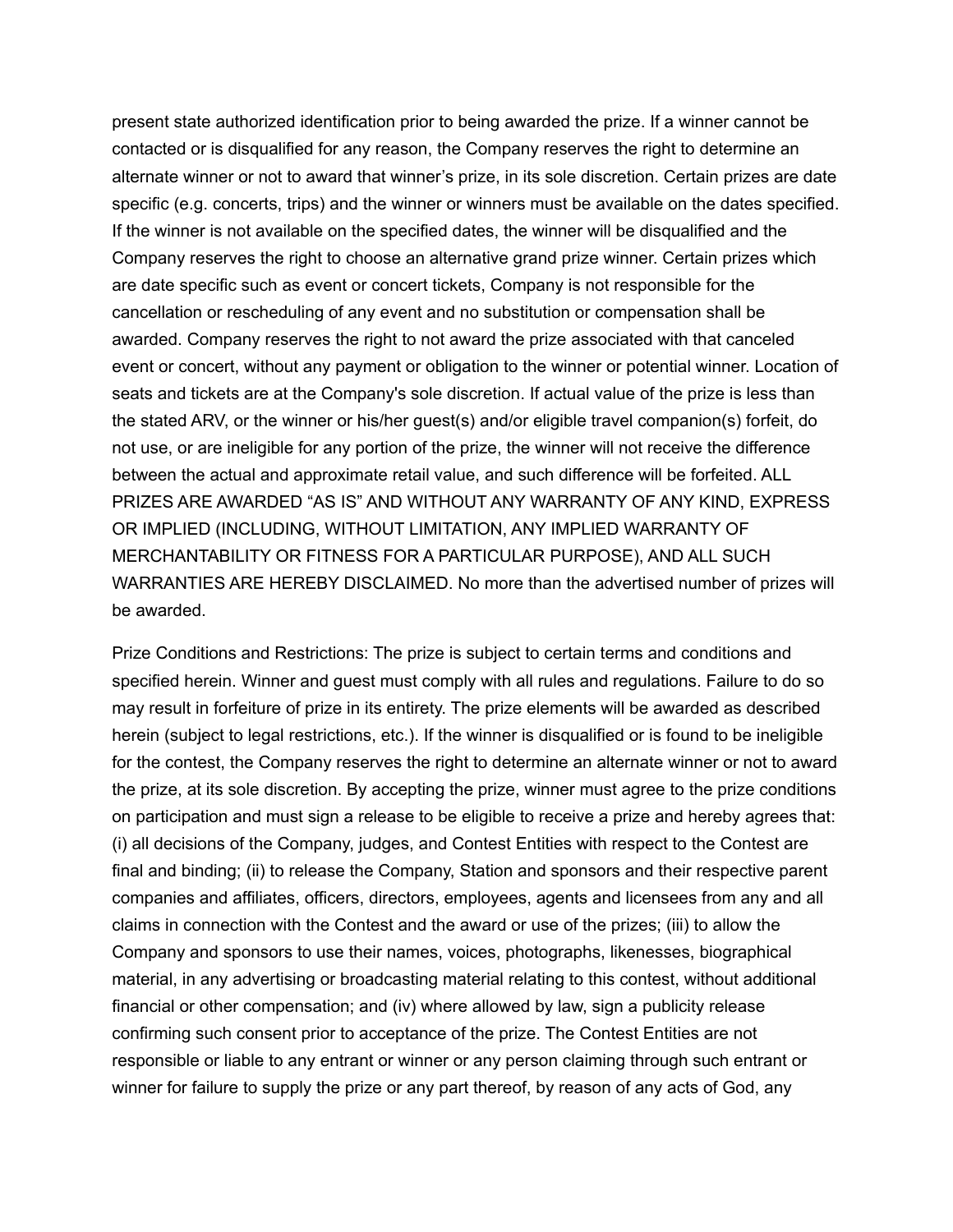action, regulation, order or request by any governmental or quasi-governmental entity (whether or not the action, regulations, order or request proves to be invalid), equipment failure, threatened terrorist acts, terrorist acts, air raid, blackout, act of public enemy, earthquake, volcanic eruption, war (declared or undeclared), fire, flood, epidemic, explosion, unusually severe weather, hurricane, embargo, labor dispute or strike (whether legal or illegal) labor or material shortage, transportation interruption of any kind, work slow-down, civil disturbance, insurrection, riot, or any other cause beyond the Contest Entities' sole control. All other costs and expenses related to prize acceptance and use not specified herein as being provided are the sole responsibility of prize winner. Station does not make, and is not responsible in any manner for, any warranties, representations, or guarantees, express or implied, in fact or law, relating to any prizes, regarding the use, value or enjoyment of the prize, including without limitation, its quality, mechanical condition, or fitness for a particular purpose. The Station will have no further obligation to winner.

3. Eligibility and Limitations. Participants and winner(s) must be legal residents of the 50 U.S. or D.C., be at least 18-years old, as of the date of entry and prize award as determined by the Company. No one under the age of eighteen (18) will be permitted to enter a contest under any circumstances. Participants and winners must reside in the Station's Designated Market Area (DMA) as defined by Nielsen. Commonly the DMA represents a radio station's total listening market audience in a geographic area. If the contest is open to minors, a parent or guardian of any participant who is a minor must sign a release on behalf of the minor to be eligible to receive a prize, but the Company reserves the right to refuse to award a prize to or on behalf of any minor. Unless otherwise stated in the official contest rules, only one (1) entry per person. Only one (1) prize per household for the Contest for any ninety (90) day period. A representative of Iliad Media Group will attempt to contact a random contestant at the conclusion of each's day contest. If the contestant doesn't answer their phone, or does not receive the phone call for any reason, the company will choose another contestant. The first contestant is not entitled to a prize if another contestant is chosen. If the contest involves listener participation by voting for a contest participant on the station's website then the voting is limited to one vote per person. If a contestant receives multiple and/or irregular votes from the same user or users, regardless of the source, the Station reserves the right to disqualify the contestant in its sole discretion. The potential prize winner and, if the potential prize winner is under the age of the majority in their state of residence (which is eighteen (18) in most states), the potential prize winner's parent or guardian, may (in Company's sole discretion) be required to sign and return an affidavit of eligibility, release of liability and prize acceptance agreement (**"Prize Acceptance Release of Liability and Publicity Release**") within twenty four (24) hours after the first (1<sup>st</sup>) delivery attempt to entrants e-mail address or mobile phone number in order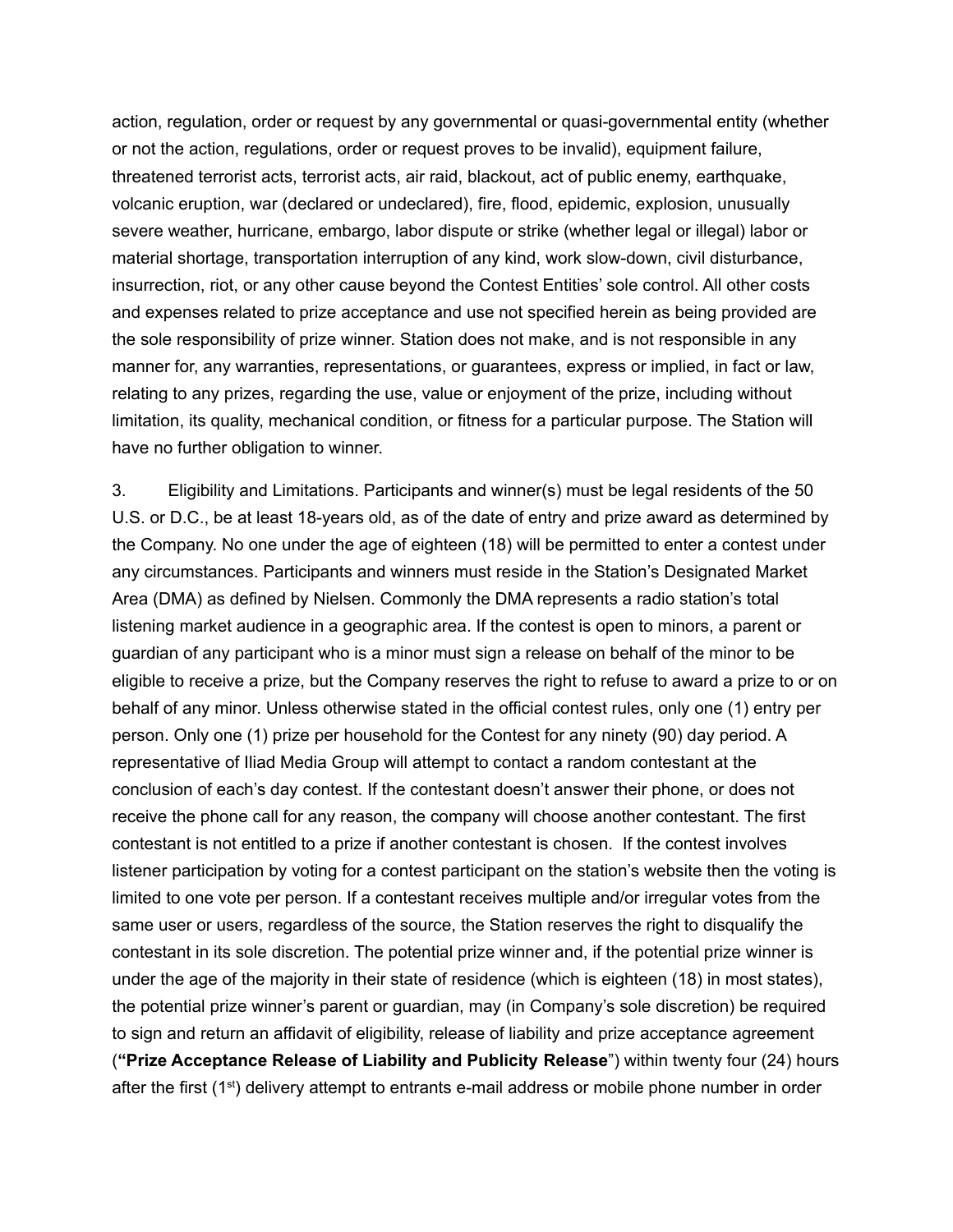for the potential prize winner to be qualified for the prize, unless otherwise stated in the contest's official rules. The potential prize winner's failure to return all required forms within this time period may result in the potential winner being disqualified and an alternate winner may be selected from all remaining eligible entries. Employees of the Company, the Station, the Contest's participating sponsors and their advertising agencies, employees of other radio or television stations, and members of the immediate family of any such persons are not eligible to participate or win. The term "immediate family" includes spouses, siblings, parents, children, grandparents, and grandchildren, whether as "in-laws", or by current or past marriage(s), remarriage(s), adoption, cohabitation or other family extension, and any other persons residing at the same household whether or not related.

4. Tampering and Delivery Disclaimer. (a) The Company, in its sole discretion , reserves the right to disqualify and prohibit from participating any person, who the Company determines (in its sole discretion) is or is attempting to: (i) tamper with the Company's website and/or any part of the Contest; (ii) attempting to undermine the legitimate operation of Contest by cheating, deception, or other unfair playing practices, (iii) intending to annoy, abuse, threaten or harass any other participants or the Company's Agents; and/or (iv) otherwise violating these Official Rules or the Terms of Use of the Company's website. (b) Any attempt to deliberately damage the Company's website (or any part thereof) or undermine the operation of this contest may be a violation of criminal and civil laws. Should any such attempt be made, the Company and its licensees (if any) reserve the right to seek damages and any other available remedies from any such person(s) responsible for any such attempt to the fullest extent permitted by law. Each entrant (or, if the entrant is not of age of majority in his/her state of residence, the legal guardians thereof) agrees to indemnify and hold harmless the Company and its Agents from and against any and all claims, losses, damage and/or liabilities (including reasonable attorney's fees and expenses) that may be asserted against or incurred by any of them at any time, in connection with the use thereof, and/or by entrant's breaches of any representation, warranty or covenants associated with this contest. If, in the Company's opinion, there is any suspected or actual evidence of fraud, electronic or non-electronic tampering or unauthorized intervention with any portion of this Contest, or if fraud or technical difficulties of any sort (e.g. computer viruses, bugs) compromise the integrity of the Contest, the Company reserves the right to void suspect Entry and/or evaluations and/or terminate the Contest and award the Prize in its sole discretion. The use of any automated launching or entry software or any other mechanical or electronic means that permits the participant to automatically enter or evaluate repeatedly is prohibited. In the event of a dispute as to the identity of an entrant based on an email address or mobile phone number, the entry in question may be disqualified. For all contests the Company disclaims all liability for any delays, misdelivery, loss, or failure in the delivery of any item sent by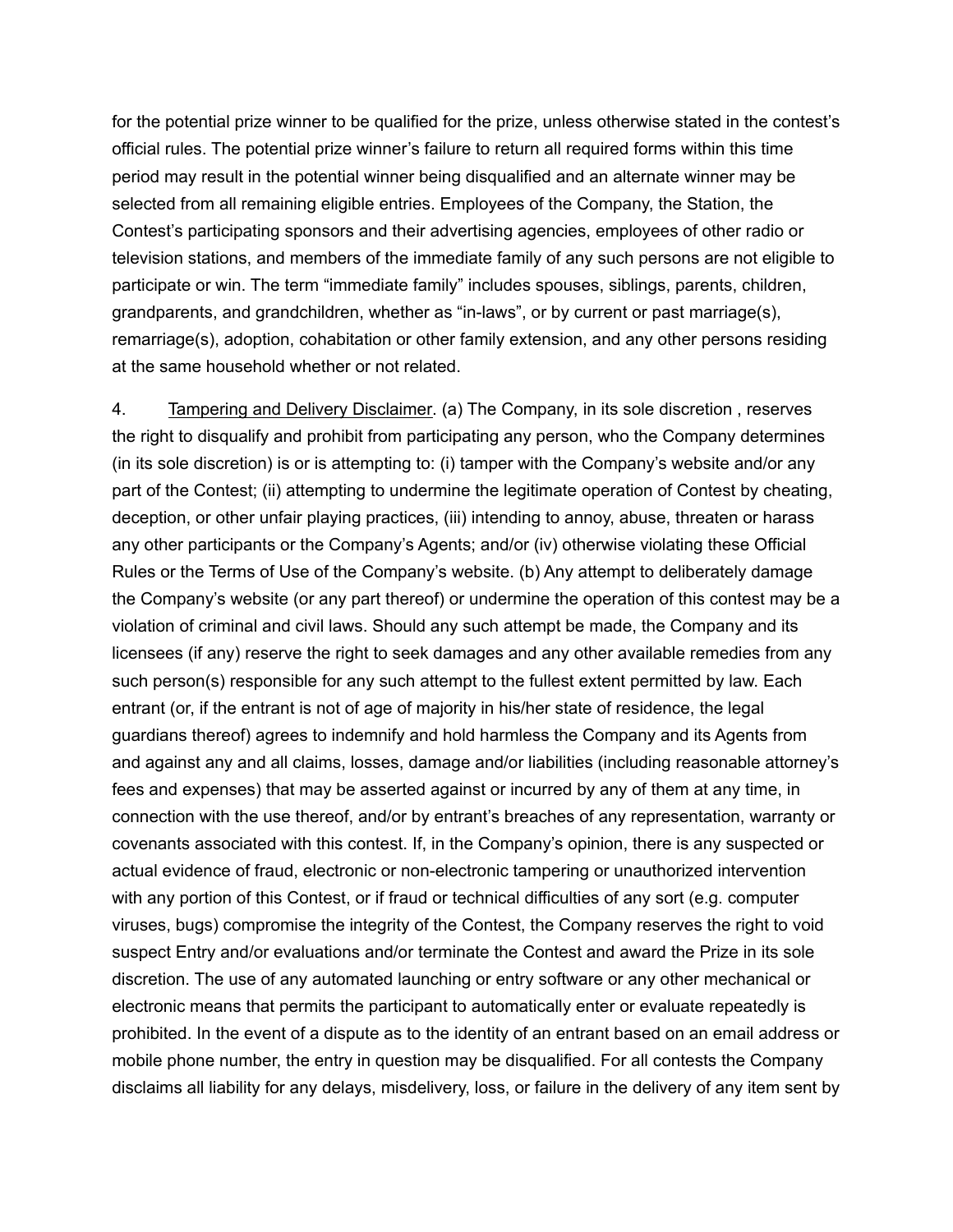mail, courier, express, electronic transmission, text message, or other delivery method. The Company is not responsible for mechanical technical, electronic, communications, telephone, computer, hardware or software errors, malfunctions or failures of any kind including: failed, incomplete, garbled or delayed transmission of online entries, traffic congestion on telephone lines, the Internet or at any website or lost or unavailable network connections which may limit an online entrant's ability to participate in the Contest, and any injury or damage to entrant's or any other person's computer or mobile phone related to or resulting from participating in or downloading any information necessary to participate in the Contest. If a contest is a call in to win contest and/or a telephone is needed to participate in the Contest, participants are restricted to the use of ordinary telephone equipment. Participants that enable the "Caller ID" block function will not be allowed to participate unless they enter their correct area code and telephone number if prompted, or disable the features inhibiting their participation in the Contest. Participants using equipment not set up for toll free phone exchanges (800, 888, 877, 866, etc.) may experience call connection problems. The Company disclaims all liability for the inability of a participant to complete or continue a telephone call due to equipment malfunction, busy lines, inadvertent disconnections, acts beyond the Company's control, or otherwise. Any entry forms in a register-to-win contest must be handwritten. Photocopies or mechanical reproductions of any entry forms are not permitted. **By participating in a contest in which text message-based entry is permitted, entrants acknowledge that text messages are distributed and delivered through third party providers; the Stations do not guarantee, and shall not be responsible for, the delivery or timeliness of any text message entry. Not all wireless carriers support access to a common short code (CSC). The CSC being used to enter a contest may or may not be compatible with all wireless carriers, and as such, you may not be able to enter through the CSC method of entry.. The Station will at all times consider the time that a message is logged as arriving in its system as being the time of entry, regardless of the time at which the entrant attempted to send the entry and any technical problems or other complications that may have delayed its delivery. The Station, through its third party text messaging administrators, will store all messages received on its system, and will send participants reply texts relating to the Contest throughout the Contest Period and up to 60 days. For help text HELP and to stop, text STOP to the specified program short code and follow the instructions provided at the entry process. Standard text and data rates will apply. The Station is not responsible for service outages, message failures, transmission delays or any other factor affecting the availability or performance of the text messaging service. The Station further reserves the right to cancel, terminate or modify the contest if, in the sole discretion of the Station, it is impossible or impractical to complete the contest as planned for any reason, including, but not limited to, infection by computer virus, bugs, tampering, unauthorized**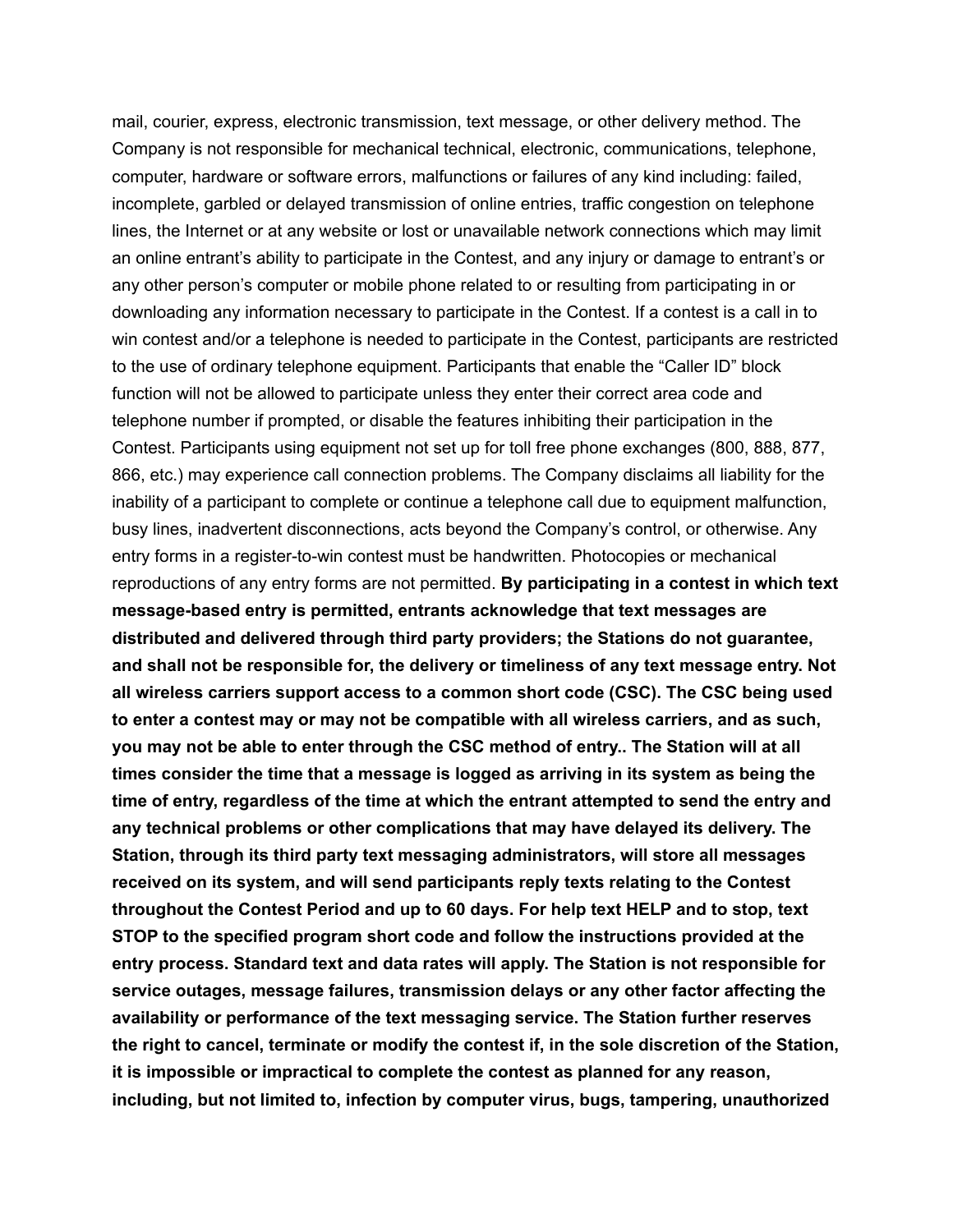**intervention or technical failures of any sort. The Station may require, on request, proof of identity as to the rightful owner of the phone number from which the text message entry was sent. The Station reserves the right, in its sole discretion, to disqualify any entry if that entry's source and sender cannot be reasonably determined. In the event of termination of the Contest by Company, Company reserves the right to award any prize(s) in a manner deemed fair and equitable by Company. In no event will the type and quantity of prizes awarded exceed the number of prizes described in the Contest Official Rules.**

5. Publicity; Use of Personal Information. By participating, where allowed by law, all winner(s) grant the Company exclusive permission to use their names, characters, photographs, voices, and likenesses in connection with promotion of this and other contests and waive any claims to royalty, right, or remuneration for such use. By participating in the Contest, where allowed by law, participants agree that the Company may use such information for marketing purposes, and may include the names of winners in a publicly available winners' list. On occasion participant may have the opportunity to opt-in with carefully selected third parties such as the promotional partners, who may offer you products and services of interest with your expressed consent. In the event that participant has agreed to any available opt in opportunities provided from a third party, that may or may not be associated with this Contest, participant understands and acknowledges that information (including participant's personally identifiable information) provided will be collected independently by Impact Radio Group (the Company) and the third party providing the opt in opportunity and individually be used by both companies subject to the terms of their respective privacy policies. Any available opt-in opportunities are not required to enter the Contest, and consent to opt-in will not improve your chances of winning.

6. Release. By participating in the Contest, each participant and winner waives any and all claims of liability against the Company, its employees and agents, the Contest's sponsors and their respective employees and agents, for any personal injury or loss which may occur from the conduct of, or participation in, the Contest, or from the award, receipt and/or use or misuse of any prize, including any travel related thereto. Participants authorize the Company to publish the photographs taken of participant, and name for use in Company printed publications, website, social media, and billboards. In order to receive a prize, participants must sign an official waiver form provided by the Company.

7. Taxes. Any valuation of the prize(s) stated above is based on available information provided to the Company, and the value of any prize awarded to a winner may be reported for tax purposes as required by law. Each winner is solely responsible for reporting and paying any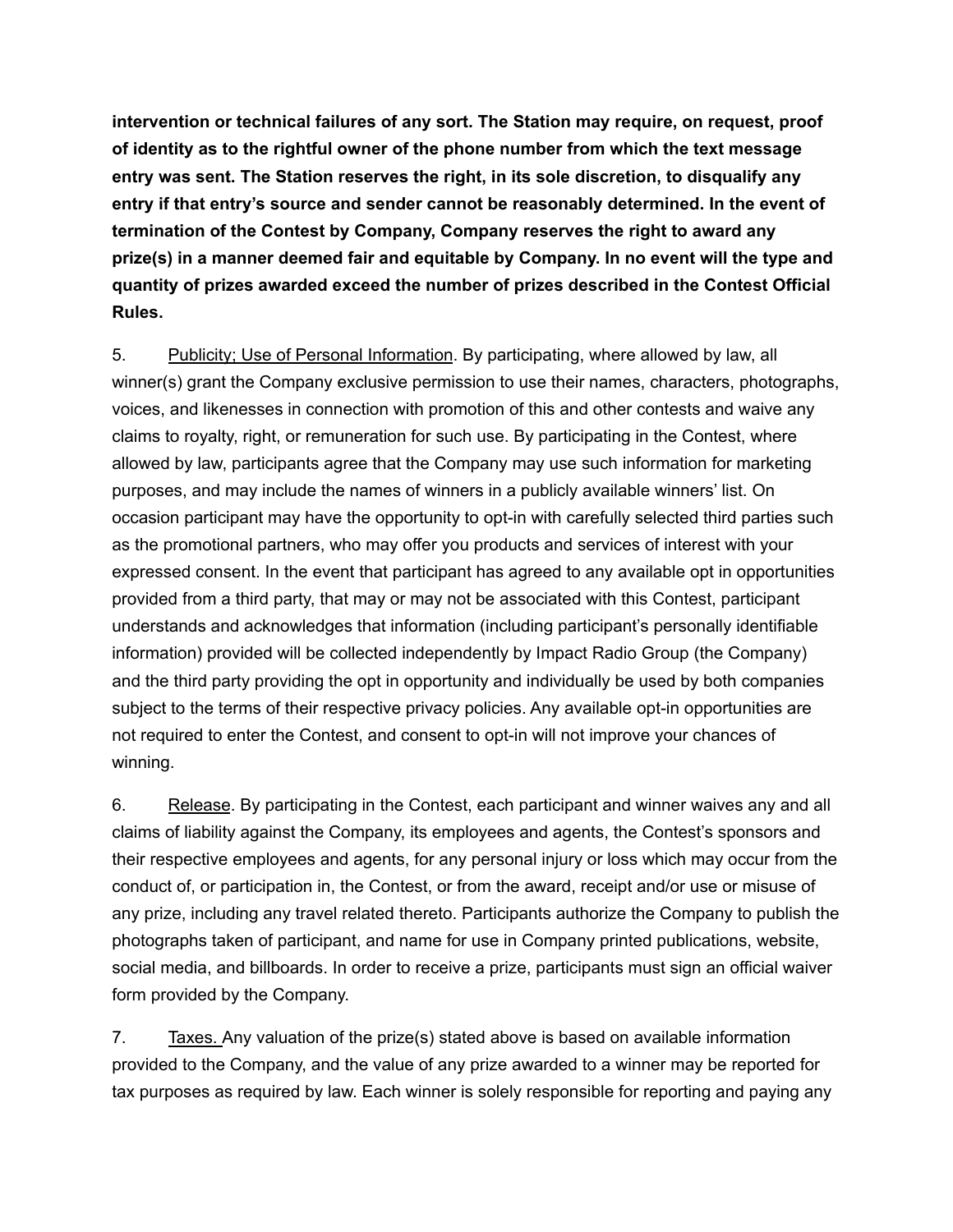and all applicable taxes related to the prize(s) and paying any expenses associated with any prize(s) which are not specifically provided for in the official rules. Each winner must provide the Company with valid identification and a valid taxpayer identification number or social security number before any prize will be awarded. Any person winning over \$600 in prizes from the Company will receive an IRS form 1099 at the end of the calendar year and a copy of such form will be filed with the IRS.

8. Conduct and Decisions. By participating in the Contest, participants agree to be bound by the decisions of Company personnel. Persons who violate any rule, gain unfair advantage in participating in the Contest, or obtain winner status using fraudulent means will be disqualified. Unsportsmanlike, disruptive, annoying, harassing or threatening behavior is prohibited. The Company will interpret these rules and resolve any disputes, conflicting claims or ambiguities concerning the rules or the Contest and the Company's decisions concerning such disputes shall be final. If the conduct or outcome of the Contest is affected by human error, any mechanical malfunctions or failures of any kind, intentional interference or any event beyond the control of the Company, the Company reserves the right to terminate this Contest, or make such other decisions regarding the outcome as the Company deems appropriate. If, for any reason, more bona fide winners come forward seeking to claim the prize, the winner may be selected in a random drawing from among all persons making purportedly valid claims for the prize. Inclusion in such drawing shall be each entrant's sole and exclusive remedy under such circumstances. No more than the advertised number of prizes will be awarded. All decisions will be made by the Company and are final. Any reference in these Official Rules or as part of the Contest to the Company's, Station's and/or Sponsor's "discretion" and/or any exercise of discretion by Sponsor, Station or the Company shall mean in Company's, Station's and/or Sponsor's "sole and unfettered discretion." Any attempt by an entrant or any other individual to deliberately circumvent, disrupt, damage or undermine the legitimate operation of this Contest is a violation of criminal and civil laws. Should such an attempt be made, the Company reserves the right to seek civil and/or criminal prosecution and/or damages from any such person to the fullest extent permitted by law. The Company further reserves the right to: (i) terminate or declare any Contest null and void and rescind any prize, if in its sole judgment, the rules or the integrity of the Contest have been violated or compromised in any way, intentionally or unintentionally by any person whether or not a participant in the Contest; (ii) cancel, terminate or modify the contest if, in the sole discretion of the Company, it is impossible or impractical to complete the contest as planned for any reason, including, but not limited to, infection by computer virus, bugs, tampering, unauthorized intervention or technical failures of any sort; (iii) alter or amend these Contest rules at any time; and (iv) stop or conclude the Contest at any